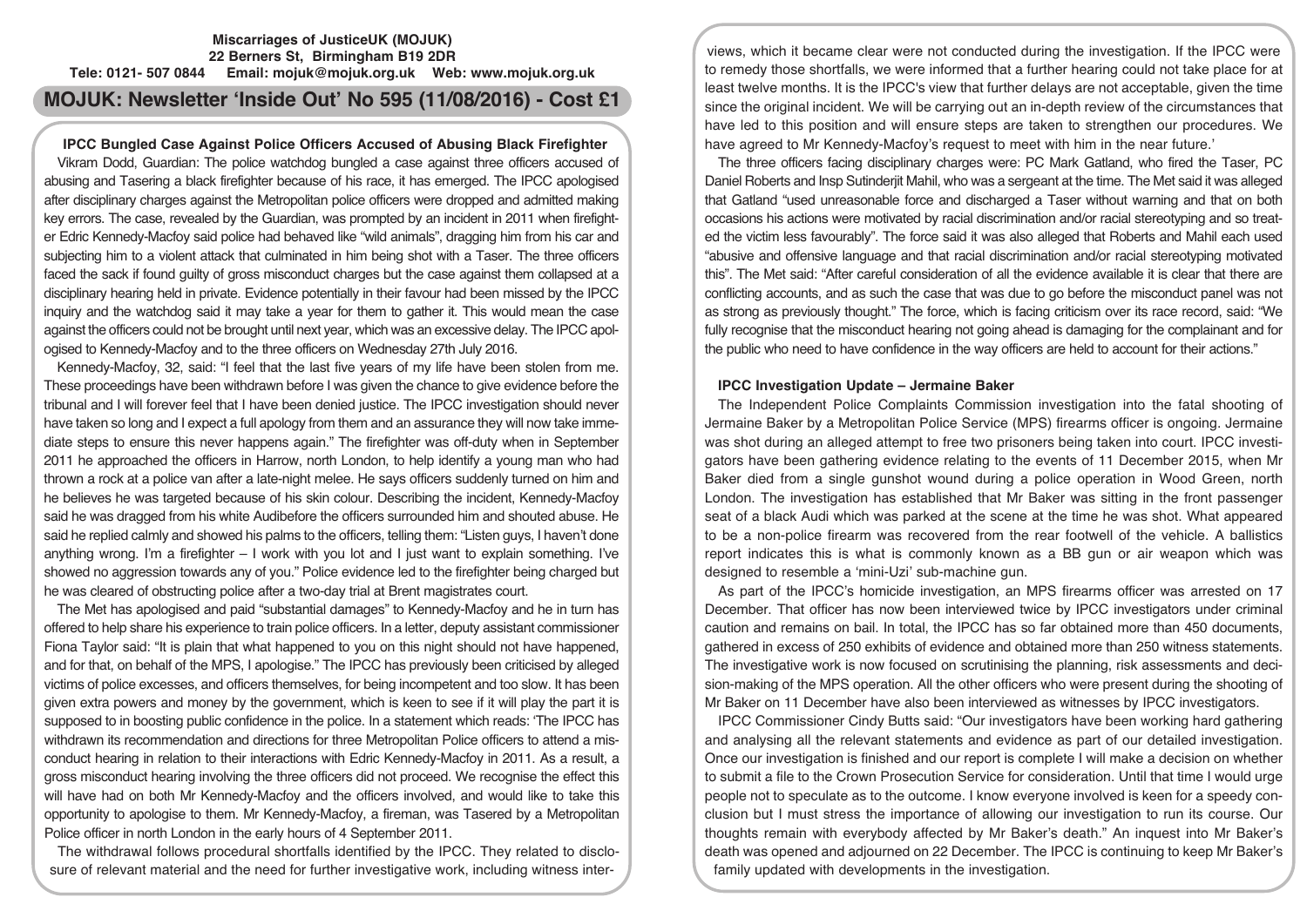# **Assaults on Prison Staff at Record High** *Danny Shaw, BBC News*

Assaults on prison officers in England and Wales have risen to their highest level on record, official figures show. There were 5,423 assaults on prison staff in the 12 months to the end of March - a rise of 40% on last year, the Ministry of Justice said. Self-inflicted deaths in the year to the end of June were up from 82 to 105 - a rise of 28%. Meanwhile 65 prisoners were released in error in 2015-16 - the highest total for six years. Overall, the performance of prisons appears to have worsened, with six jails giving "serious concern" - Bristol, Doncaster, Hewell, Isis, Liverpool and Wormwood Scrubs - compared with only three in 2014-15.

'Long-standing problems': Justice Secretary Elizabeth Truss said the level of violence in our prisons was "unacceptable" and highlighted the prevalence of psychoactive substances as a problem. "I am clear that safety in prisons is fundamental to the proper functioning of our justice system and a vital part of our reform plans," she said. "There are a number of factors including the availability of psychoactive substances in prisons which must be tackled. It will take time to address these longstanding problems. I am determined to make sure our prisons are safe and places of rehabilitation."

The government figures also revealed that: • 321 people died in prison custody during the 12 months to the end of June 2016 - an increase of 30%. • 11 women died in prison during the same period, six of the deaths were self-inflicted • 1,341 former prisoners who had been ordered to be sent back to jail for breaching the conditions of their release were still at large at the end of June. This includes 177 offenders who had been originally sentenced for violence and 42 sex offenders  $\cdot$ Some of the 1,341 prisoners are believed to be dead or living abroad, officials said. • There has been a marginal increase in rates of re-offending among released prisoners. There was a 45.5% reoffending rate among adults freed from jail between October 2013-September 2014, up 0.1 percentage points on the previous year. • For 10 to 17-year-olds, the reoffending rate was 37.8%, up 0.4 percentage points on the year before, and 3.5 percentage points since 2003.

Andrew Neilson, director of campaigns at the Howard League for Penal Reform - a national charity that campaigns to have fewer people in prison - said the figures showed "the urgent need for prison reform. Prisons are not only becoming more dangerous; they are becoming more dangerous more quickly. That more prisons have been awarded the worst-possible performance rating provides further indication of how the system is failing after years of rising numbers, chronic overcrowding and deep staff cuts." It was "particularly shocking" to see increases in the number of women taking their own lives, adding: "The high levels of violence and deaths should shame us all, and the new secretary of state for justice and her ministers must set out concrete plans to reduce them." Last week the Chief Inspector of Prisons, Peter Clarke, warned that jails had become "unacceptably violent and dangerous places". Mr Clarke said the "grim situation" revealed in last year's report was now "even worse" in some areas.

# **Prison Staff Need to Respond to Dementia as More Older Prisoners In Jail**

The Prison Service needs to develop a strategy to deal with the growing number of older prisoners so that staff can manage age-related conditions such as dementia better, said Prisons and Probation Ombudsman (PPO) Nigel Newcomen. Today Thursday 28th July 2916he published a bulletin on lessons that can be learned from investigations into deaths of prisoners with dementia. Those aged over 60 are the fastest-growing segment of the prison population, increasing 125% between 2004 and 2014. The Ministry of Justice projects the population in prison aged over 60 to increase from 4,100 in 2015 to 5,500 in 2020. Dementia is a condition often associated with the ageing population. There have been relatively few investigations into deaths in

custody which have highlighted issues relating to dementia, but this will be a growing issue as the prison population continues to age. The number of prisoners affected is unknown, although the Mental Health Foundation has estimated it at approximately 5% of prisoners over 55 years old. If this is the case, there are likely to be several hundred prisoners with dementia.

The report found that: • when someone has dementia, they may, over time, lose the capacity to make decisions about their care and treatment; • lack of appropriate space or facilities can make it difficult for prisons to provide care that would be equivalent to that in the community; • prisoners are likely to need support, such as with collecting their food and cleaning their cells and, when used effectively, prisoner carers can provide essential support to prisoners with dementia; and  $\cdot$  when elderly and infirm prisoners travel to and from hospitals for appointments and treatment, restraints are often used inappropriately.

The lessons from the bulletin are that: • support should be given to those with dementia to help them make informed decisions about their care and, where they lack capacity, there should be appropriate assessments and documented decisions; • all prisons should have a local lead for adult social care to coordinate the care of individual prisoners with dementia; • prisons should share best practice and consider innovative ways of coping with the increasing number of prisoners with dementia; • prisoner carers must be given training and safeguards need to be put in place to ensure arrangements are appropriate; • when a prisoner is taken to hospital, a risk assessment should fully take into account their health, mobility and mental capacity and the use of restraints should be based on the actual risk they present; and• prisons should make reasonable adjustments to help prisoners with dementia and their families keep in touch.

Nigel Newcomen said: "Dementia is a potentially life-limiting condition affecting both physical and mental capacity, although most people with dementia die of other complications, such as pneumonia or a stroke. In my investigations, I have frequently been struck by how ill-prepared prisons were to deal with this new challenge, essentially because they were designed to meet the needs of younger people and not chronic age-related conditions. Things are beginning to move in the right direction in some prisons, with examples of good practice, but there is still a long way to go. The Prison Service badly needs a properly resourced national strategy for its rapidly growing population of older prisoners, to guide its staff in their management of age-related conditions such as dementia.

# **Chelsea Manning Faces Charges, Solitary Confinement After Suicide Attempt**

Nicky Woolf, Guardian : Serving 35 years for leaking secrets to WikiLeaks, she was being investigated for resisting guards, prohibited property and threatening conduct charges. Chelsea Manning may face charges relating to a suicide attempt this year, which could lead to indefinite solitary confinement or transferral to a maximum-security facility, according to a civil rights group. The American Civil Liberties Union (ACLU) announced on Thursday that Manning, who is serving a 35-year sentence in military custody for leaking state secrets to the whistleblowing site WikiLeaks, was under investigation for three charges related to her 5 July suicide attempt: "resisting the force cell move team", "prohibited property", and "conduct which threatens". Manning confirmed through her lawyers in July that she was receiving medical care after having tried to take her own life.

If convicted of these new "administrative offenses", she faces punishment that could include solitary confinement for the rest of her sentence, reclassification as a maximum-security prisoner, and an addition of nine years to her sentence. It might also negate her possibility of parole, according to the ACLU. "It is deeply troubling that Chelsea is now being subjected to an investigation and possible punishment for her attempt to take her life," ACLU staff attor-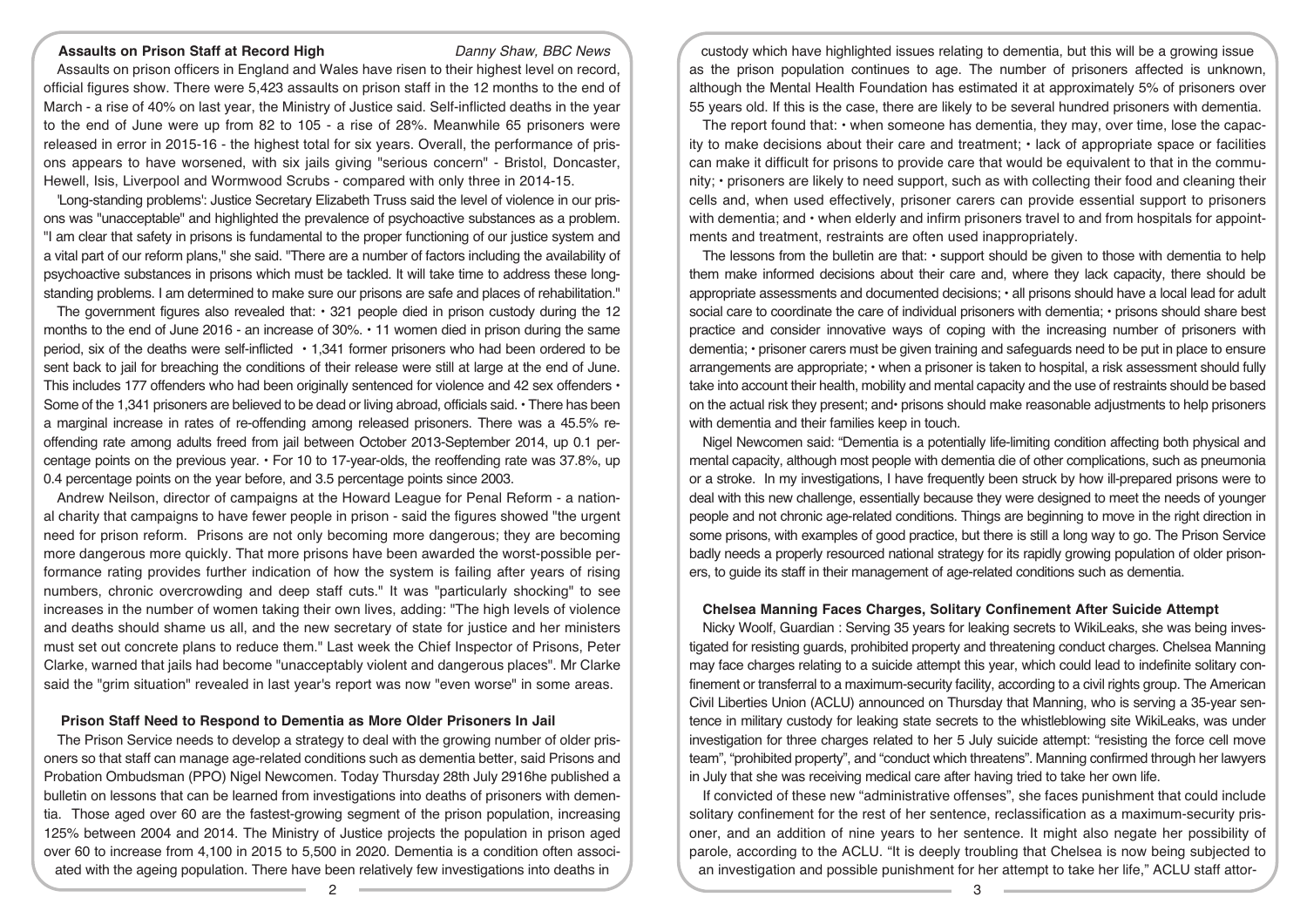ney Chase Strangio said in a press release. "The government has long been aware of Chelsea's distress associated with the denial of medical care related to her gender transition and yet delayed and denied the treatment recognized as necessary." "Now, while Chelsea is suffering the darkest depression she has experienced since her arrest, the government is taking actions to punish her for that pain. It is unconscionable, and we hope that the investigation is immediately ended and that she is given the health care that she needs to recover," Strangio continued. The US army public affairs division did not immediately respond to a request for comment. The investigation comes as Manning, who is a Guardian columnist, is fighting a legal battle to overcome her sentence, which she described as "unprecedented" and "grossly unfair" in an appeal filed in May. She is also suing to be allowed to live according to her gender identification.

# **Lee-Hirons (Appellant) v Secretary of State for Justice (Respondent)**

UKSC 2014/0248 On appeal from the Court of Appeal (Civil Division) (England and Wales) The appellant was made the subject of a restricted order under the Mental Health Act 1983. A few weeks after his conditional discharge from hospital a warrant was executed for his recall. He was told at the time that it was because his mental health had deteriorated. Two weeks later he was given written and detailed reasons for his recall. He issued proceedings arguing that the failure to give him written or adequate reasons at the time of his recall rendered his detention unlawful. The appeal considered whether the recall of the appellant to hospital under s.42(3) Mental Health Act 1983 was unlawful and should entitle him to relief, because he was not given adequate reasons at the time the recall warrant was executed, nor within 72 hours in breach of the applicable policy of the Secretary of State. The Supreme Court unanimously dismisses the appellant's appeal.

*Background to the Appeal:* The appellant suffers from a personality disorder and chronic paranoid delusional disorder. He has a history of admission to psychiatric hospitals. In 2006 he was convicted of arson and burglary. In the light of his mental disorder, he was made the subject of a "hospital order" under the Mental Health Act 1983 ("the Act"), which authorised his admission to and detention in a secure hospital, and a "restriction order" under the Act, which vested the power to discharge him in the respondent ("the Minister") or the First-tier Tribunal (Health, Education and Social Care Chamber) ("the Tribunal"). The appellant thereby became a "restricted patient" under the Act, and was detained in medium-secure hospitals.

In April 2012 the Tribunal directed that the appellant should be conditionally discharged from hospital and approved a plan that he should move to a registered care home subject to conditions. The appellant took up residence at a care home. On 19 July 2012 the carers responsible for the appellant invited the Minister to consider recalling the appellant to hospital. This was for a number of reasons, including that the appellant's mental health had deteriorated, that he was likely to abscond, and that he was likely to breach the conditions of his discharge. The Minister immediately issued a warrant for the appellant's recall and the warrant was executed on 19 July 2012. As required by the Act, the Minister referred the appellant's case to the Tribunal promptly on 20 July 2012.

The warrant set out no reasons for the appellant's recall. When the appellant was informed that he was being recalled, he was told only that it was because his mental health had deteriorated. When the appellant was taken into hospital, the staff were unable to explain the reasons for his recall. On 24 July 2012 the Minister wrote a letter to the hospital which contained a number of errors, including the assertion that the recall warrant had not been executed, and the instruction that the appellant should be informed of the reasons for his recall "within 72

hours of admission" (even though that time limit had already expired). The letter also failed to state any reasons for the appellant's recall. On 3 August 2012 (15 days after the appellant's recall), he was provided orally with a fuller, adequate explanation for the recall, but was not provided with a written explanation. The appellant challenged the lawfulness of the decision to recall him. His application was dismissed at first instance. Before the Court of Appeal, his primary case was that there was an unlawful failure to explain the reasons for his recall and that (a) that failure affected the legality of his detention, or alternatively (b) that it generated a right to a declaration and damages. The Court of Appeal dismissed his appeal, and the appellant appealed to the Supreme Court.

*Judgment:* The Supreme Court unanimously dismisses the appellant's appeal. Lord Wilson (with whom Lady Hale, Lord Kerr, Lord Reed and Lord Toulson agree) gives the leading judgment. Lord Reed gives a short concurring judgment.

*Reasons For The Decision:* The Department of Health has issued guidelines on the recall of patients to hospital, which set out a three-stage procedure for the communication of reasons ("the Policy") [16]. The Minister concedes that the second and third stages of the Policy were not implemented: namely, an adequate explanation was not provided to the appellant within three days of his recall (but only after 15 days), and no explanation in writing was provided within three days (but only months later in the context of these proceedings). The Minister further concedes that this means there has been a breach of the appellant's common law right to have the Policy properly applied, and his right under Article 5(2) of the European Convention on Human Rights ("ECHR") to be informed promptly of the reasons for his recall [17-21].

*Legal Sufficiency of the Minister's explanation:* The explanation provided to the appellant at the time of his recall (i.e. that it was because of his deteriorating mental health) satisfied the first stage of the Policy. It also complied with the Minister's common law duty to provide reasons [24-25]. As for the ECHR, Article 5(2) does not in this respect extend beyond the demands of the common law and, accordingly, there is no violation of that article [26-32]. The Court of Appeal was therefore correct to find that the Minister's explanation at that time was legally sufficient, and it is unnecessary to consider the effect of an insufficient explanation [32].

Effect Of The Minister's Conceded Breaches On The Legality Of Detention: The appellant argued that the Minister's conceded breaches rendered his detention between the third and 15th days following his recall unlawful. As to this, there is no link, let alone a "direct link" (as is required following R (Lumba) and R (Kambadzi) [34-35]) between the Minister's wrongful failure for 12 days to provide the appellant with an adequate explanation for his recall, and the lawfulness of his detention during that 12-day period [39]. Further, the consequences of the appellant's argument would be of concern in other similar cases, given the need to detain restricted patients under the Act in appropriate circumstances [40]. The Court of Appeal was therefore right to conclude that the conceded breaches did not render the detention unlawful [41].

Damages and declaration: The appellant is not entitled to damages for the breach of his common law right to receive an adequate explanation for his recall within the time set out by the Policy. The breach does not amount to a tort and there is nothing to suggest that damages would have been available in an ordinary action against the Minister [43]. The conclusion is the same in relation to the violation of Article 5(2) ECHR; the appellant has failed to establish that the effects of the breach were sufficiently grave [46]. As for a formal declaration, it would not add anything to the recording of the Minister's concessions in the Court's judgment [46].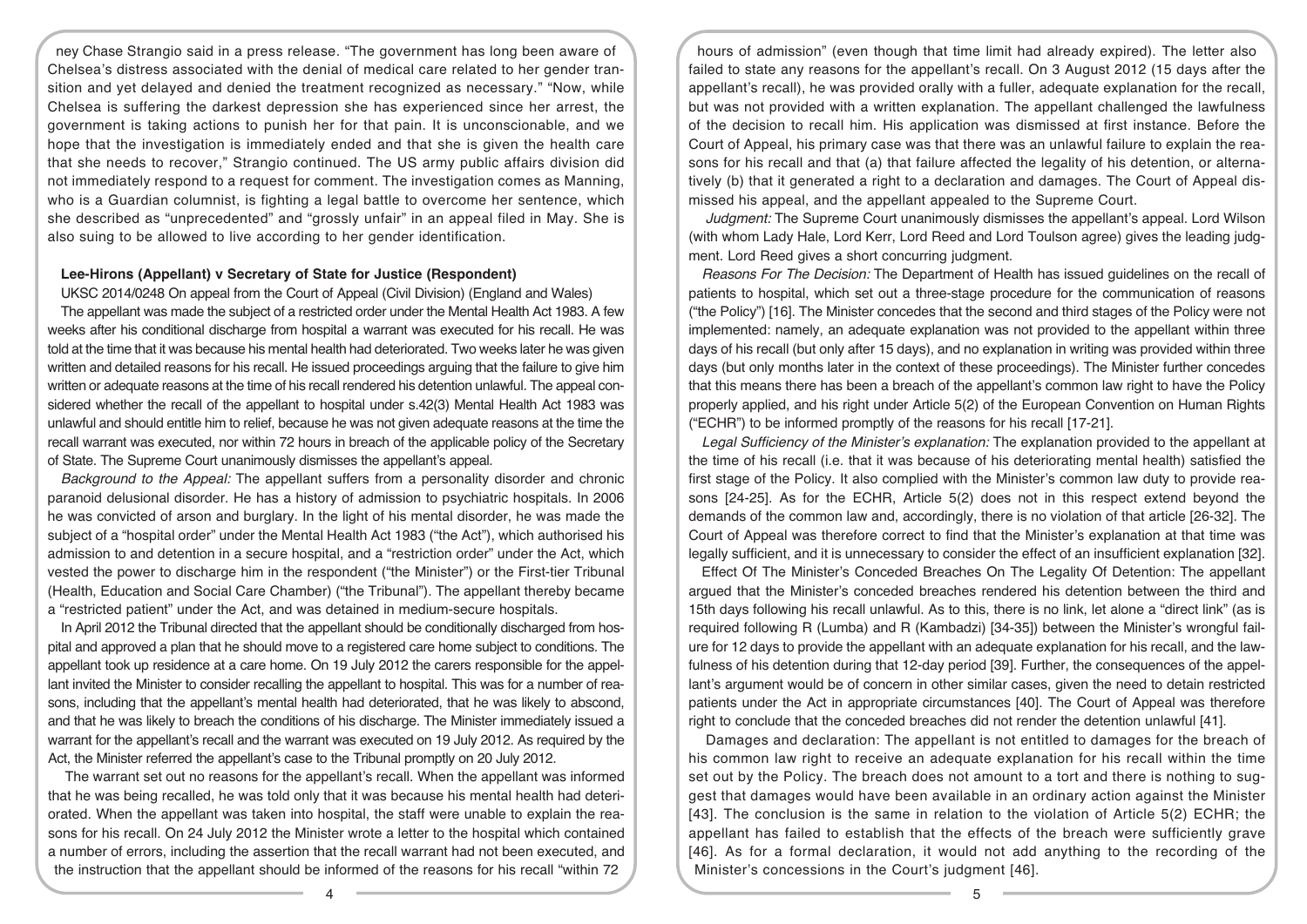#### **Prison Experience and Coping Mechanisms of Those Claiming Wrongful Conviction**

Emma Burtt of the University of Oxford is conducting doctoral research into the prison experience and coping mechanisms of those claiming wrongful conviction. She is looking for current prisoners who are seeking to overturn their conviction to take part in her study and has asked MOJUK whether any of our readers might be interested in becoming involved.

The research aims to understand the lives and experiences of prisoners claiming wrongful conviction and find out about the consequences that these claims can have. If you take part you will be asked to write an account of your experiences. A list of headings / questions will be provided to guide you, although there will be plenty of space for you to tell your own story in your own way. These questions will relate to attitudes, relationships, coping strategies and issues related to fairness and justice. A stamped addressed envelope for you to send your accounts will also be provided.

All information will be kept strictly confidential once it is received, although mail may be read when leaving the prison. Please remember that this is a research study and Emma will not be able to offer legal advice or represent participants in any way. In order to take part, participants: • Must be current prisoners claiming wrongful conviction in England or Wales and • Must have applied, or be in the process of applying, to the Criminal Cases Review Commission (CCRC). This application must be for a review of the conviction you are currently imprisoned for, and not a review about the length of sentence.

If you would like to take part, or know of someone who may be interested in taking part, please contact Emma via post at Emma Burtt, Centre for Criminology, Manor Road Building, Manor Road, Oxford, OX1 3UQ or via email at emma.burtt@crim.ox.ac.uk

### **Search Me? Not Bloody Likely Anymore**

We all know that there is a presumption against the imposition of prison sentences, but these days it's difficult for solicitors, never mind their clients, to access the jail. I remember when a solicitor could be trusted not to be a criminal; however, little by little, more and more intrusive security requirements have been introduced for prison visits. It's like the boiling a frog analogy. First there were no checks. Then it was just a quick wave of a handheld metal-detector. Then we had to flash a Law Society ID card – that was a fiver a year you never saw again. Then came the walk-through metal-detectors and airport style baggage scanners. Now, for me, the temperature of the water has become too warm to be comfortable.

On my last visit to a client in prison, I knew from experience to leave my mobile phone in the car and only take the paper files because my briefcase would set off a DEFCON 2 situation the moment it went through the scanner. Inside the prison reception I was asked to remove my jacket and everything from my pockets, take off my shoes and my belt, my cufflinks and also my watch. Oh, and my watch couldn't come to the visit with me. Why not? Well, apparently, it might be a special watch, and while it was nice to be mistaken for James Bond, seriously, what could I possibly do with my ancient wind-up? Whip out a length of piano wire and garrotte my client? Or maybe use it to catch the sun and signal a daring helicopter escape?

So, anyway, there I was standing in the foyer, with no idea of the time, holding my trousers up, cuffs flapping as I tried to untie my shoelaces, all the time wondering what kind of state my socks were in, when I was approached from the rear by a couple of cops dressed in black combat gear, like they were about to abseil down the front of the Whitehouse and save the President. 'Do you have a problem with dogs, sir?' Was a question I wasn't expecting, bent over and only par-

tially-clothed; however, I composed myself and replied that I'd never had any problem with dogs, providing they were quick out of the trap and I hadn't bet too much money on them. 'Do you have any objection to being sniffed?' Is a question that before answering I think it only pertinent to establish just who exactly will be doing the sniffing and whether I'll be bought dinner.

As it turned out, a big, black labrador would be delegated the sniffing and, just in case I had hopes of clinging to any remaining shred of self-respect, after that there would follow a search of my oral cavity. None of this, of course, would take place in private, but in full view of everybody and anybody who happened to be hanging around the prison reception area. I never discovered whether the examination of my fillings was to be undertaken by man or dog because that's when I brought the whole humiliating process to a halt, wondering if the untimely death of Jeremy Beedle (You've Been Framed) had in fact all been a prank. Thereafter I was visited by a series of prison officials of increasing rank and better suits, each making it very clear that I would not be allowed to visit my client unless Rover was permitted to sniff my gentleman parts and some, as yet undesigned, individual had a look inside my mouth for nail files and rope ladders. It was at this juncture I granted myself early release and returned, dignity almost intact, to the office.

How did we get here as a profession? Why is it we are held in such low esteem that we are expected to undergo this kind of degrading treatment? What is the Law Society's view on this treatment of its members? Is it all part of a push for client/solicitor prison visits to be done via Internet? I fully appreciate that that those visiting prisons in a private capacity should undergo security checks, but, yes, I do want preferential treatment. I'm there on business. I'm a professional. I was deemed to be a fit and proper person by the Lord President thirty years ago and haven't proved him wrong so far.

I have a Law Society ID card that gives me access to every court and police station in the UK and Europe, but when I go to prison I'm supposed to stand there with my arse hanging out my trousers, while some mutt sniffs me all over and my molars are checked like I'm some old nag at the Appleby Fair. I don't think so. This frog is jumping out of the pot before the water starts to boil or, to be less analogical, before I hear the snap of a rubber glove and the lid unscrewing on a tub of Vaseline. *Willie McIntyre: Partner at Russel + Aitken Solicitors*

# **Luxury En-Suite Cell Found in Paraguay Prison**

Police in Paraguay raided a drug lord's prison cell, only to find he was living a life of luxury. In the three-room cell, they found a conference room, plasma screen television, library and kitchen. The interior of the cell, which was occupied by Brazilian drug lord Jarvis Chimenes Pavao, has now been destroyed, media in Paraguay report. Police had learned Pavao was planning to escape by using explosives to blow a hole in the wall of the prison. Pavao was due to complete his sentence for money laundering next year, at the end of which he was likely to face extradition to Brazil. He has now been transferred to a special unit away from his luxury cell in Tacumbu prison, near the capital Asuncion. An investigation is now under way to see which officials had allowed Pavao to set up his life of luxury. Prisoners at Tacumbu told Agence France-Presse that anyone wanting to stay in the luxury unit had to pay Pavao a oneoff fee of \$5,000 (£3,778) and a weekly rent of \$600. "He was the most loved man in this prison," one inmate, Antonio Gonzalez, told AFP. The cell also had air conditioning, comfortable furniture, an en-suite bathroom and a DVD collection. Among the DVDs were a TV serialisation of the life of Colombian drug baron Pablo Escobar. Escobar, who was killed in 1993, was allowed to design his own prison in a deal struck with Colombian authorities.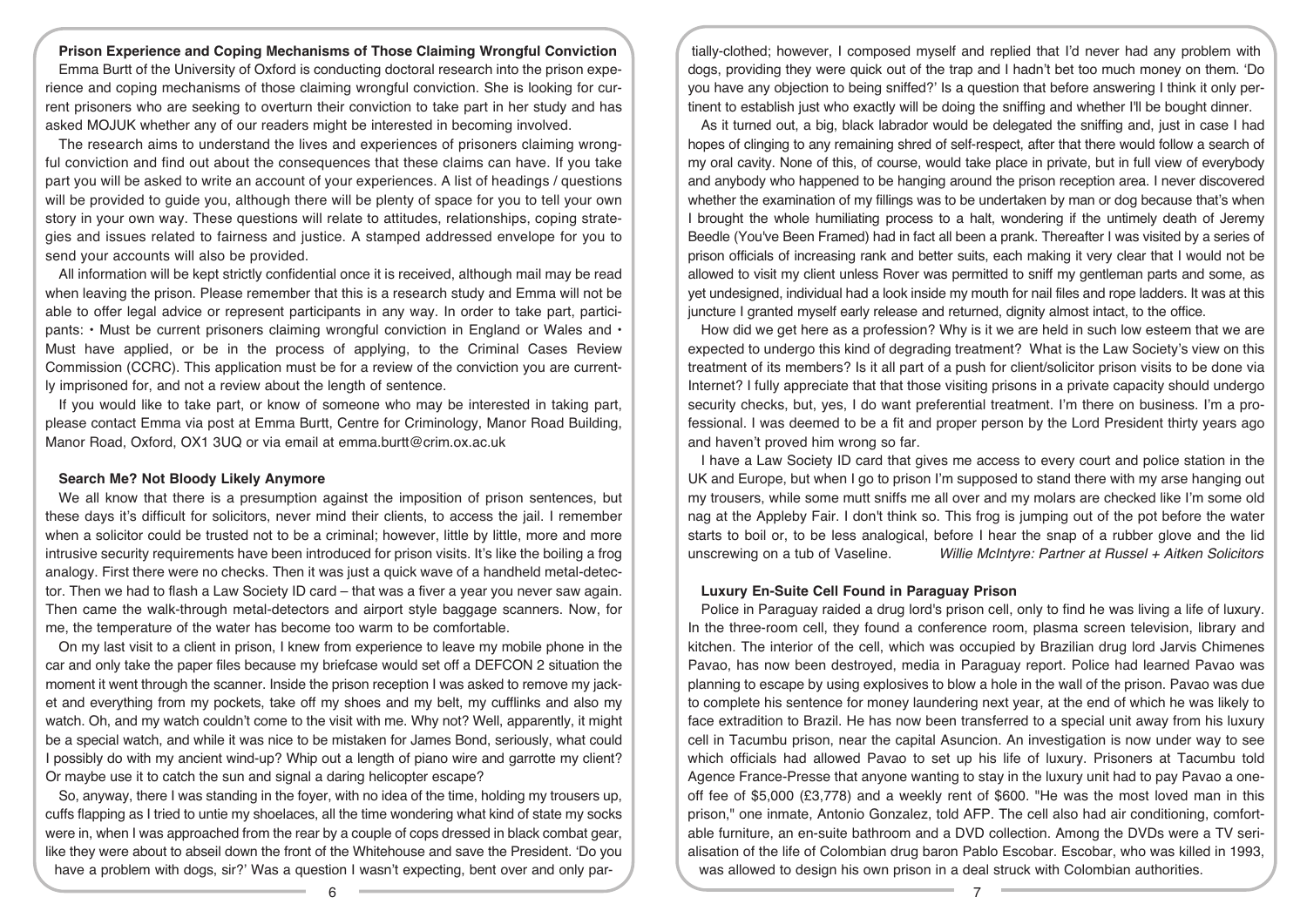#### **Five Years After the Riots, Tension in Tottenham Has Not Gone Away**

Mark Townsend, Guardian: A police car sped past, prompting Tash to frown. "We are being punished because we dared riot. Tottenham used to be a nice place, but they took away our carnival and now the police target us," said the 23-year-old, who works at the Coin-Op Launderette on Tottenham High Road, close to the junction of Forster Road. It was from this north London corner that, shortly after 6pm on 6 August 2011, the first accounts of a riot were reported. The disorder spread with astonishing speed. More than 15,000 people are estimated to have become involved. About 4,000 of them were arrested, 5,112 crimes were committed and 3,800 shops damaged in London. Five people died as mayhem took hold in other towns and cities across England. Tottenham is where it began and Tottenham's battle-scarred streets remain most closely associated with the summer riots of five years ago. The catalyst was the police killing of a local man, Mark Duggan, 29, when he was shot during an attempt to arrest him. Antipathy towards the police remains easy to find in Tottenham. So too the repeated allegation that the Metropolitan police force is racist. "It's a colour war, but a diluted colour war because they're careful in how they oppress people," added Tash.

Another disquieting theme repeated across the borough and neighbouring Hackney, both home to sizeable African-Caribbean populations, is the theory that an official policy is in place to systematically remove the area's black communities. "It's blatantly clear they want to ethnically cleanse us," said courier Jason Hardie, 28, from Haringey. Police have attempted to ease tensions by reducing the volume of stop-and-searches in areas like Tottenham (although during June there were 495 stop-and-searches in Haringey, the fifth highest among the 32 London boroughs). But the issue remains one of ethnicity. During the last year police in Tottenham recorded 55 searches per 1,000 of its black community – more than twice the rate among the white population.

Many believe the police are more distant and aloof than they were before the 2011 riots. "You never see police on foot any more. They don't talk to us, but they're happy to speed up and down the High Road with their sirens blaring," said electrical engineer Tony Davies, 49, speaking outside the Aldi supermarket that was attacked by rioters four hours after the first reports of disorder in August 2011. It is an observation that strikes a chord with Tottenham's MP, David Lammy, who believes the draconian cuts to the Met's budget led to the collapse of neighbourhood policing, loosening the bonds between officers and the community at the very time they most needed strengthening. "The neighbourhood policing levels have been decimated, the safer neighbourhood teams that existed at ward level, identifiable officers that people could call and who they knew," said Lammy. "When people say they feel a different kind of policing, basically what they are saying is that they only see the police with blue lights."

There are also recurring claims from residents that the Met has opted for a more aggressive policing style. "They intimidate us. They keep control of the streets by looking tough, picking up people for minor offences," said hairdresser Samantha Palmer, 24. Another resident, Darren, 22, who claims he was present during the Tottenham riots but was not arrested, said: "The police have calmed down, but they had to." His friend interrupts: "But they're still racist." Darren nods: "Yeah, they're obviously still racist." As proof of discrimination, critics point to Scotland Yard's "gangs matrix" database. Nearly 80% of its 3,422 individuals were recently classified as black. By comparison, only 439 white people – London has 3.66 million people classified as white British – were categorised as members of an organised criminal gang.

Stafford Scott, coordinator of the Tottenham Rights group, which has campaigned against policing oppression in the area since the Broadwater Farm riot of 1985, said it was beyond

dispute that the Met criminalises young black men ahead of any other demographic. He recounted an anecdote involving a conversation with an unnamed police officer who told him that "coppers in Tottenham have a bad attitude" and explained that they were "cocky and arrogant" because they had to endure two riots.

Deborah Coles of Inquest supported Duggan's family during the coroner's hearing, which found that he was "lawfully killed" by officers. She says police discrimination remains a source of simmering resentment. "Young black men are disproportionately represented through stopand-search, arrests, charging, higher sentencing – discriminatory treatment throughout the whole system," says Cole. The Met did not respond to requests for an interview.

Tottenham has attempted to rebuild itself since the 2011 riots, particularly through largescale development projects which will see £1bn of investment deliver up to 10,000 new homes and 5,000 new jobs over the next nine years. But the re-generation projects have sparked new divisions. On the Broadwater Farm estate, there is precious little enthusiasm for the ambitious reimagining of the area. Residents complain that they are excluded from the wealth of new opportunities being created. Broadwater resident Roy, 57, said: "The riot in 1985 was about food, water, basic needs. Now it's about having a stake in society, the chance to be someone. You have all these developments springing up, incomers with money and we're left looking on, wondering if we feature in the future blueprint."

Scott is among those who believe that Tottenham's black community is being deliberately frozen out. "The local authorities and the police are working together to deliver collective punishment for those who had the temerity to riot a second time." Indices supplied by Haringey council, however, suggest the regeneration is working, at least for some. Between March 2011 and 2016, employment rates rose from 56.7% to 68.7%. Similarly, numbers claiming jobseeker's allowance fell from 6,550 in June 2011 to 2,862 five years later, with the drop mirrored among young people. Median weekly earnings for full-time workers rose by around £30, while the number of children receiving free school meals – a key poverty indicator – has fallen from 42.2% five years ago to 33.6%. Even so, a recent report by the Runnymede Trust documented profound ethnic inequalities within the area, particularly in employment and housing. When assessing ethnic inequality, it ranked Haringey as the second worst out of London's 32 boroughs.

Undaunted, the leader of Haringey council, Claire Kober, believes Tottenham's trajectory is such that the future is undeniably bright. Lammy suggests Tottenham had no choice but to regenerate, describing his constituency as struggling before the riots. "Tottenham needs regeneration. Tottenham cannot be the only area of London where everything passes us by. You then get into a discussion about the nature of that investment. The real issue, like the rest of London, is house prices, but that's a macro-economic issue that's unfair to land at the door of the local authority and even the mayor's office," said Lammy.

The central concern is, the MP believes, the selling off of social housing stock and the failure to provide alternatives. "The collapse of subsidised social housing is a scandal – that issue for a community like Tottenham is profound." As a result, too many locals, said Lammy, were living in overcrowded and inadequate houses at the mercy of landlords and without the hope of ever affording a home – the average price for a three-bedroom house in Tottenham is £550,000. "Even if they can afford to buy, there is very little prospect of their children becoming owner-occupiers. That reality is also fracturing communities," said Lammy.

The disintegration of neighbourhoods is similarly evident in rapidly gentrifying Hackney. One of the most recognisable faces from the 2011 riots was Pauline Pearce, nicknamed the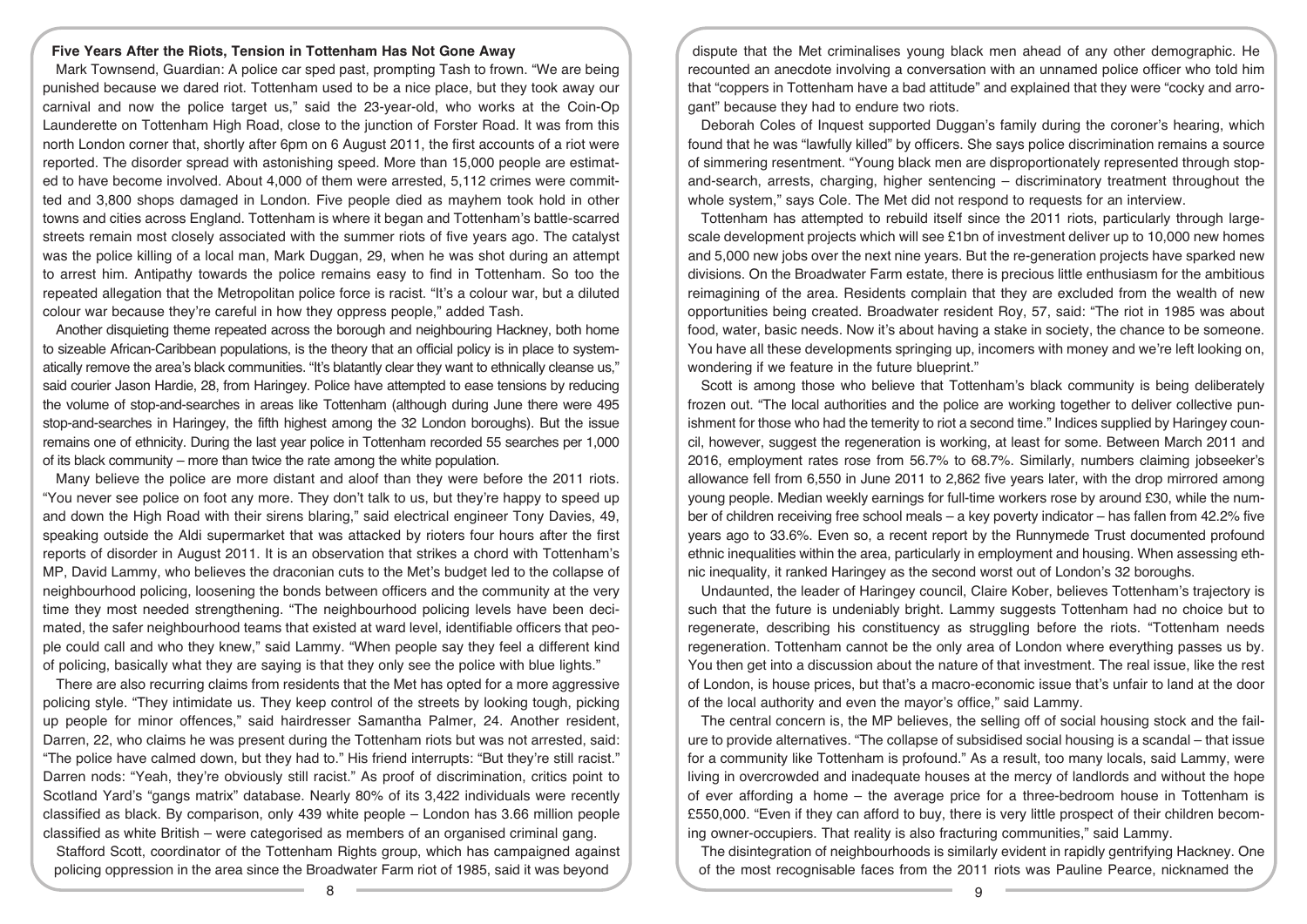"Hackney heroine" after standing up to troublemakers.She said: "The authorities want to ethnically cleanse Hackney, get rid of its grassroots. By doing so they are getting rid of its culture, the diversity we celebrate here." Pearce, 50, described adverts in Hackney promoting new housing developments that feature no ethnic minorities. "On one billboard were pictures of very trendy middle-class white folks and it said: 'Turn your back on the norm.' That's sad." Along Hackney's Clarence Road, which runs parallel to the Pembury Estate – scene of some of the worst rioting – the mood was the same. Inside the Finger Licking Caribbean Takeaway, whose patrons sit beside a smoking oil drum barbecuing chicken as they listen to reggae, the chef said: "They are trying to drive us out, they are killing us, putting business rates higher all the time." Pearce, a Lib Dem prospective parliamentary candidate, added: "People are struggling because of the rates. It's hurting one-man businesses, pushing them out."

Further along Clarence Road, inside the R&B cafe, the refrain was similar. "Property prices are crushing us. My daughters cannot afford to live here, but instead they allow the yuppies to come in and push us out," said one customer. But others insist that Hackney's transforming demographic, coupled with a range of social initiatives, has improved the borough. A poll released on Thursday revealed that 74.5% of the Pembury estate's 3,500 tenants believe life has "got better" over the last five years. In Tottenham too there are those who believe gentrification is unambiguously positive. Zeshan, who owns the Pound Plus store opposite the High Road's police station, said: "The area feels calmer. I see a lot of new faces, a lot of newcomers, and it creates a better mix." Some are even more enthusiastic. Ali Mohammed, 45, who fled Somalia 10 years ago, described Haringey as the "best place on Earth". Beaming, he added: "People have a good society here, it's perfect."

Could the riots happen again? Lammy is adamant that his constituency will not countenance another repeat, but concedes that the social peace is fragile. "The people of Tottenham recognise that sort of destruction a third time would be a huge act of self harm. Having said that, austerity is real, unemployment is real, [there are] the strapped services – the local authority has lost £225m in five years – and the consequences of youth centres closing, day centres closing." Others say fresh disorder is inevitable, a matter of when, not if. According to Pearce: "This country could turn into a riot at any time. Look at the curent levels of racism, at America where the police think it's OK to kill. This is where I start to get scared."

Davies, speaking outside Tottenham's Aldi supermarket, said: "There will be another riot. The police are not communicating, there's tension." Cole adds that mistrust towards the police remains undiminished since Duggan's death, citing a lack of accountability as key. "A lot of those concerns are still very much alive today," she said. Lammy points to research showing that three-quarters of 63 proposals made by an official panel into the riots have yet to be implemented, including mentoring for convicted youth offenders, along with fresh measures to prevent young people going without education, employment or training. "The lessons of the riots were swept under a giant carpet," says Lammy. "We needed to ensure that people have a stake in society. Have we got there? No we haven't."

Stafford Scott, Activist and coordinator of the pressure group Tottenham Rights. "The conditions for another riot are still there, absolutely. If you go to Broadwater Farm estate they'll tell you things have got worse because unemployment is even higher. Now the authorities are trying to kick them out without any understanding or appreciation that they are the ones responsible for these young kids being born into environments that will encourage the behaviour they are now being punished for. There is inequality in health, education and unemployment, along with the policy of getting into bed with big developers where they put in tiny amounts of affordable housing."

David Lammy Labour MP for Tottenham: "The riots were the the lowest moment of my political life, comforting men, women and children standing just in their pyjamas with their homes and shops burnt to the ground. Frankly it took years off my life. When neighbours do that to one another, it is a horrendous thing. There are still victims recovering, children who have nightmares, people who have had heart attacks as a consequence. The legacy it leaves to an area is not to be underestimated and part of what you have got to overcome is stigma and the perception that remains, long after the cameras and journalists, the external actors, have left."

Pauline Pearce: "There's been an improvement regarding outreach work and it went crazy with schemes to help young people, but as far as gentifrication and the housing and the benefits situation goes, it's been negative. Apparently they're still arresting people from the riots. Five years later! Oh come on! These are people who got carried away in the moment. You've got 100 people and 98 are smashing the shit out of everything. Are you going to be the only two to stand there? In a place like Pembury [estate] you'd be accused of being an informer. "

**US Four 'Juvenile Lifers' in Jail Since 1970s Granted Parole** *Guardian*

Pennsylvania officials have granted parole to four "juvenile lifers" jailed decades ago after the US supreme court retroactively banned mandatory life terms for minors. The court decision means that more than 500 Pennsylvania inmates and 2,500 across the country can seek new sentencing hearings and perhaps parole. The four Philadelphia-area men being released have spent decades in prison for crimes they committed as juveniles. They are now in their 50s and 60s. The state parole board chairman who met with them last week found their outlook on life surprising. "The one thing that I will say stood out last week has been the surprising optimism of the ones we interviewed, based on the light at the end of the tunnel being turned back on. That was something very nice to see … their positive attitude," Leo Dunn said.

Defence lawyers concerned about how the board would view the cases are also feeling optimistic, if cautiously so. The inmates must first be resentenced by judges and then, if granted a chance at parole, persuade the majority of the nine-member board they are no longer a safety risk. "They were told they were going to go to prison and die, so it's a source of incredible optimism," said Bradley Bridge, a lead lawyer working on the issue at the Defenders Association of Philadelphia. "[But] anytime there's hope you have to temper it with caution." Dunn expects it to take a few years for the courts and parole board to work through the Pennsylvania cases. About 300 of them were tried in Philadelphia, including that of Tyrone Jones, who has spent 43 years in prison for a 1973 gang-related killing.

Jones, 59, has insisted that his confession was coerced and has support from the Innocence Project of Pennsylvania. But when a judge this year resentenced him to 35 years to life, in the wake of the January decision by the supreme court, he put his innocence claim aside to seek parole. The board approved his release on Thursday after reviewing what his lawyer calls the exemplary life he has lived behind bars. Jones can skip a stop at a halfway house and instead move in with a sister in North Carolina. "To go from a completely secure environment for 40 years to his sister's house, that's almost like being in a time machine because he's been so isolated," said Hayes Hunt, a private attorney who has worked on Jones's case pro bono for several years.

Four of the nine parole board members were recently appointed by Democratic Governor Tom Wolf. In an unusual move the board met as a group last week to weigh the first batch of juvenile lifer cases. The others granted release are Henry Smolarski, 53, of Philadelphia, a then-prep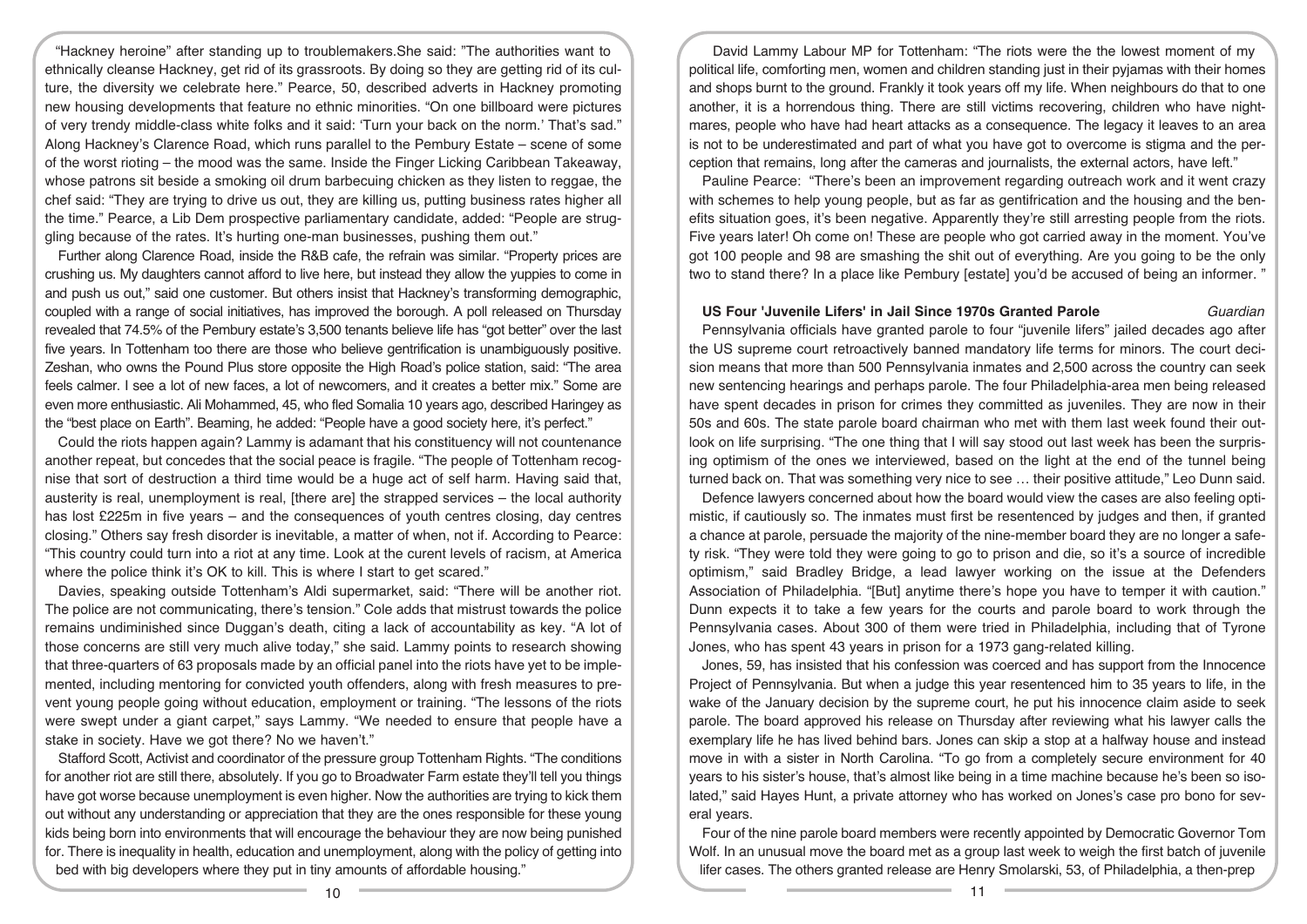school student who fatally stabbed a Temple University student in 1979; Earl Rice, 60, of Delaware county, whose victim died after she hit her head in a 1973 purse snatching; and Chris Edward Jordan, 52, an accomplice in the 1980 shooting of a potential witness to a Chester county burglary. The shooter in Jordan's case, Brian Hooper, was denied parole on Thursday but advised he could try again in a year. The board weighs a petitioner's educational, behavioural and work record in prison, along with their risk to the community and victim impact statements, the same criteria used for all parole decisions, Dunn said. "I think all nine of our board members are very open and supportive," he said. "If we parole them we want them to be successful."

#### **Disabled Ex-Prisoner Handcuffed In Hospital Receives £5,000 Payout**

*Eric Allison and Simon Hattenstone, Guardian:* A severely disabled man has been paid £5,000 in compensation after being handcuffed when taken to and from hospital appointments and placed under constant supervision while in intensive care. Daniel Roque Hall, who received a three-year sentence for smuggling £300,000 worth of cocaine in his wheelchair on his return from a holiday in Peru, has Friedreich's ataxia, a degenerative disease that affects co-ordination of the whole body. His condition causes a heart defect and diabetes, and shortens life expectancy. Hall, 33, requires round-the-clock care and is not expected to live beyond 40. In August 2012, when his condition worsened at Wormwood Scrubs, he was taken to University College hospital in London and placed on a life support machine. Hall spent the next six months in hospital, and in February 2013 the appeal court ruled that he should be released from prison early after lawyers argued that the Prison Service could not meet his medical needs.

In 2013, a civil claim was issued on Hall's behalf under articles 3 (the prohibition of torture, inhuman or degrading treatment) and 8 (right to a private and family life) of the European convention on human rights. It was argued that there had been an assault and trespass to Hall's person on the basis that there was no lawful justification for the use of force against him through handcuffing. The Ministry of Justice resisted the claim for more than two years, until Hall and the MoJ agreed a £5,000 settlement in what is known as a "part 36" offer  $-$  a settlement without admission of liability. Settlements for unlawful handcuffing are extremely rare, and this is believed to be the largest of its kind. The settlement comes as the prisons and probation ombudsman, Nigel Newcomen, issued a report saying elderly and infirm prisoners are often restrained inappropriately when travelling to and from hospitals for appointments and treatment.

The handcuffing of ill prisoners in hospital has long been criticised by the prisons ombudsman. In 2013, it was revealed that more than 50 dying prisoners over a five-year period had been wrongly chained or handcuffed in the final days of their lives, including a cancer patient who died handcuffed to a prison officer and a prisoner who remained chained to his escort after being put into a medically induced coma. Newcomen said: "The majority had been restrained while in hospital and it was identified in 51 investigations that the level of restraints used had been inappropriate." In the same year the Guardian revealed that 22-year-old Kyal Gaffney, sentenced to 21 months for careless driving under the influence, was handcuffed to a guard when clinically brain dead after having suffered a cerebral haemorrhage. In May this year, Newcomen highlighted the failure of HMP Altcourse for the "degrading" and "inhumane" use of escort chains when two dying inmates were taken to hospital.

The Prison Service is supposed to carry out a risk assessment before cuffing or chaining a sick prisoner on their way to or in hospital but has historically failed to do so, as was the case with Hall. Anne Hall, his mother, challenged the Prison Service at the time, claiming it

was cruel and unjustified to handcuff her son. She said: "The pursuit of this case and the victory we have won shows that it possible to make prisons and [the] MoJ accountable for any mistreatment or lack of compliance with proper procedure." Hall said: "The settlement means for me that we proved Wormwood Scrubs abused human rights and ignored Ministry of Justice policy and procedure on assessing who should be handcuffed and who shouldn't be, even though it won't admit wrongdoing. That's an important precedent for other cases and I hope it helps prisoners to be treated like human beings and makes prison governors accountable for how they treat sick and dying and disabled people in prison and when they are in hospital.

"Putting a handcuff and chain on me was bizarre and cruel and stupid, and made me feel like I was not a human being, not worthy of any kind of dignity or respect, whatever my circumstances were, which I can only assume was the point." Hall's lawyer, Andrew Sperling, said: "Daniel cannot stand up or walk by himself. He cannot pick up or hold anything without help. The idea that he posed any kind of escape risk or risk to the public was frankly ridiculous. He was handcuffed during an invasive medical procedure and subjected to constant supervision in his hospital room. The Prison Service must not allow a blanket preoccupation with security to interfere with basic standards of decency and humanity." The MoJ said: "We do not comment on individuals. The Prison Service is committed to treating all prisoners with dignity and respect but public safety remains our priority."

#### **Philippines: Condemn Surge in Killings of Criminal Suspects**

(New York) – The International Narcotics Control Board (INCB) and United Nations Office on Drugs and Crime (UNODC) should urgently condemn the alarming surge in killings of suspected drug users or dealers in the Philippines, Human Rights Watch said today 01/08/2016. These global authorities with responsibility for international drug control should call for an immediate halt to the killings. In a joint letter drafted by the International Drug Control Consortium (IDCC), a network of nongovernmental organizations that focuses on issues related to drug production, trafficking, and use, the consortium urged international drug control agencies to state unequivocally that such killings "do not constitute acceptable drug control measures." The letter was signed by Human Rights Watch and more than 200 other organizations.

"International drug control agencies need to make clear to Philippines' President Roderigo Duterte that the surge in killings of suspected drug dealers and users is not acceptable 'crime control,' but instead a government failure to protect people's most fundamental human rights," said Phelim Kine, deputy Asia director at Human Rights Watch. "President Duterte should understand that passive or active government complicity with those killings would contradict his pledge to respect human rights and uphold the rule of law." The Philippine Daily Inquirer's "Kill List," which is published twice weekly and tallies the killings of suspected drug dealers and users by police and unidentified vigilantes, has recorded a "marked and unmistakable" rise in such killings, the Inquirer said. It recorded 465 deaths between June 30, 2016, the day Duterte assumed office, and August 1. Official statistics also support assertions of an alarming increase in police killings of drug-related criminal suspects. Philippines National Police data indicate that police killed at least 192 such criminal suspects between May 10 and July 10.That death toll in the two months following Duterte's electoral victory dwarfs the 68 killings of suspects that police recorded during "anti-drug operations" between January 1 and June 15. Police have attributed the killings to suspects who "resisted arrest and shot at police officers," but have not provided further evidence that the police acted in self-defense.

At his inauguration, Duterte identified illegal drugs as one of the country's top problems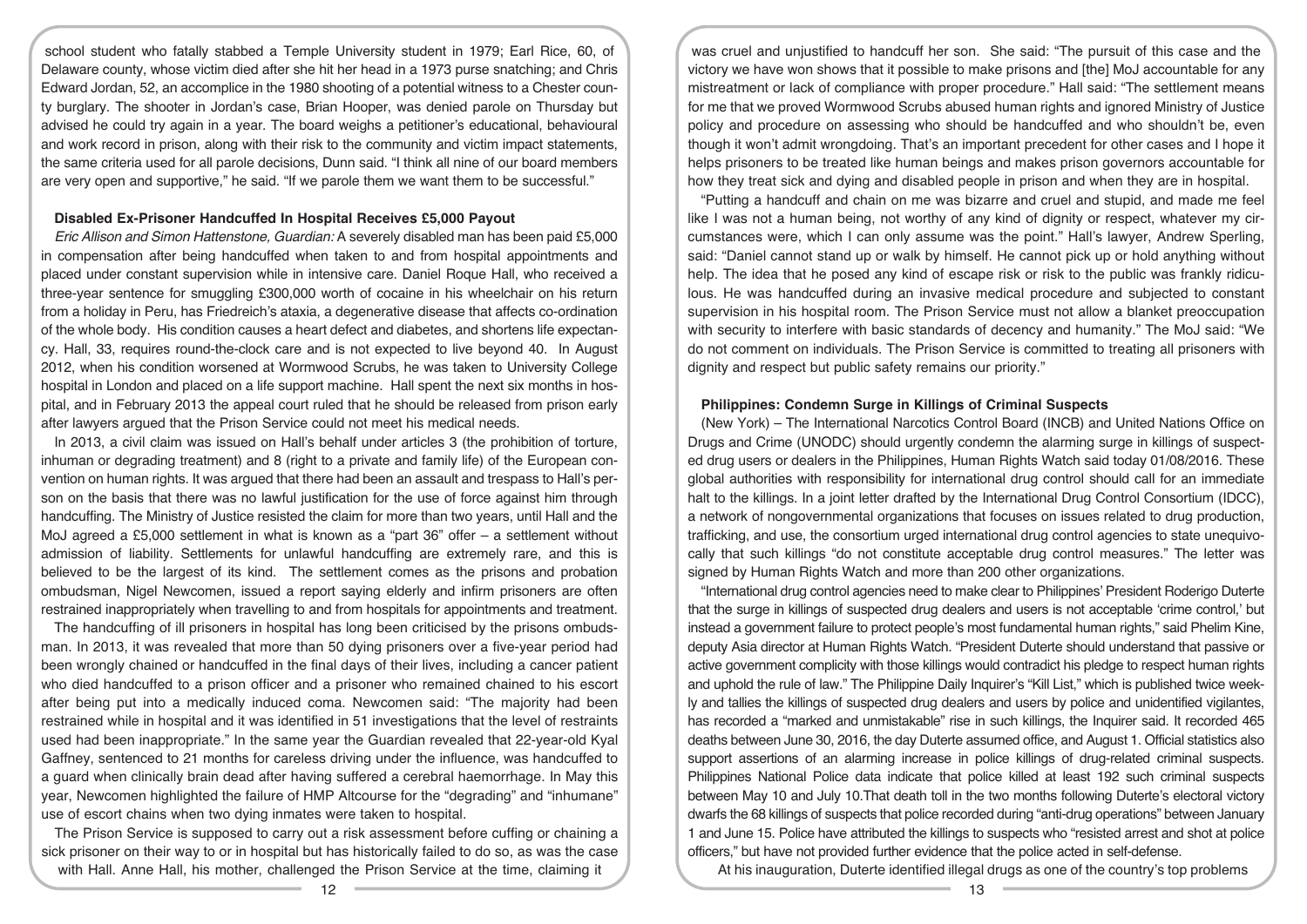and vowed that his government's anti-drug battle "will be relentless and it will be sustained." Now in office, Duterte has praised the killings as proof of the "success" of the anti-drug campaign and urged police to "seize the momentum." After calls for a Senate probe of those killings, the Philippine National Police (PNP) chief, Director-General Ronald dela Rosa, slammed the calls on July 11 as "legal harassment" and said they "dampen the morale" of police officers. That same day, Duterte's top judicial official, Solicitor-General Jose Calida, defended the legality of the killings and said that the number of such deaths was "not enough."

In the letter, the consortium calls on the UNODC and INCB to communicate the following messages to the Philippines government: • Assert that President Duterte's actions to incite these extrajudicial killings cannot be justified as being in line with global drug control. All measures taken to control drugs in the Philippines must be grounded in international law; • Request that President Duterte put an immediate end to incitements to kill people suspected of committing drug-related offenses; • Encourage President Duterte to uphold the rule of law and ensure that the right to due process and a fair trial is guaranteed to all people suspected of committing drug-related crimes, in line with the conclusions of the 2016 UNODC World Drug Report; • Promote an evidence-based and health-focused approach to people who use drugs, including voluntary treatment and harm reduction services, instead of compulsory detention, in line with UNODC's guidance; and  $\cdot$  In line with the international human rights obligations of the Philippines – and with the official position of both the UNODC and the INCB – call on the Philippines not to re-impose the death penalty for drug offenses. "International drug control agencies can play an invaluable role in halting the rising body count of suspected drug dealers and users killed by both police and unidentified vigilantes," Kine said. "The current status quo in the Philippines puts human rights, rule of law, and the safety and security of Filipinos in immediate peril."

### **12 Weeks for Stashing his Stash in his Foreskin!**

A man who hid seven grams of cocaine under his foreskin before being arrested by police has been returned to jail for 12 weeks. Joshua Hare, 24, was arrested after turning up naked in a Homebase car park in Salisbury, according to the Swindon Advertiser. On his arrest, police officers say a wrap of cocaine - containing a whopping 7.2 grams (worth up to £720) - "emerged" from his genitals. At Swindon Magistrates Court, Hare was sent back to jail for twelve weeks for breach of his suspended sentence order. He will also serve a concurrent week in custody for possession of the class A drug and pay a victim's surcharge of £115. *Scottish Legal News*

#### **The Degrading Restriction on an Asylum Seeker's Right To Work**

*Sangeetha Vairavamoorthy, Duncan Lewis:* Most asylum seekers arrive in the UK to escape their country of origin for fears of persecution, where the idea of state protection is unrealistic and or internal relocation is a possibility. Many have no intent or motive to come to the UK and only consider where they will be safe away from their perpetrators. They hope for a better future but instead, some spend their years in the UK stuck in an inefficient administrative process, in receipt of minimal support and suffering from emotional stress as a result of their traumas coupled with their inability to ever return to a life of normality. This article seeks to question the UK's policy on restricting asylum seekers right to work, specifically in cases where it is the failure of the Secretary of State for the Home Department to provide them with an adequate decision within a reasonable timeframe that is the cause of them continuing to remain as an asylum seeker.

In 2002, it became practice and policy that asylum seekers did not have the right to work in the UK. As a result, asylum seekers often had to rely on government support to survive whilst they

awaited a decision in relation to their asylum claim. The exception to the rule states that those who had waited over 12 months for an initial decision on their asylum claim; and who were not considered responsible for the delay, could apply for permission to work. This decision is not necessarily immediate and the asylum seeker can only apply for positions within the shortage occupation list.

Most asylum seekers do not come to the UK in the hopes of progressing through their career. Nor is it only those that specialise within the shortage occupation list, who have fled their country. Should the asylum seeker have chosen to come to the UK for the purpose of working within those specialist fields listed in the shortage occupation list, their claim would still need to fall within the criteria for asylum. Therefore, this restriction is in itself discriminatory to those who may not have the qualifications to work in professions listed within the shortage occupation list by not affording them the right to work otherwise. The policy divides those it deems 'useful' for the Country, despite the professions listed not necessarily being a necessity to society, and those that it would neglect until their asylum matter can be progressed. This unfair practice effectively punishes the asylum seeker for a delay that they have no control over.

One reason given for the existence of the restricted provision was to ensure there was a distinction between economic migration and asylum. Further, there were concerns that allowing asylum seekers to work would attract many to claim asylum. However, both of these issues are prevented by the existence of the screening process and fast track / certification procedures. The current Detained Asylum Casework scheme allows for the Home Office to expedite those claims that do not fall within the necessary criteria and instead are in the UK for economic reasons. The asylum seekers struggling on a route to destitution are that whose claim is deemed 'complex' and that is why a decision is usually not made within the allocated 6 months. Therefore, the justification provided for the restriction appears to be more an excuse than anything substantive, with no real evidence to support these claims.

As a result, there is a vulnerable minority of asylum seekers who have been waiting for four- five years, if not more, with the inability to work and completely dependent on society and government support. Many are left homeless, some choose to work illegally out of desperation, and others remain dependent on members of the community for support. It is important to recognise that many of these individuals have left traumatic scenarios for the sake of their lives, only to be forced to continue this torturous path of survival by any means available. In addition, this harshly assigns asylum seekers with a label they cannot help or control. They are ignorantly assessed as individuals who are not able to benefit the community and instead rely on the benefits they receive to survive. This assessment is something that is difficult to change where the policy in place allows nothing more.

In allowing asylum seekers the right to work in any position within a shorter period of time could benefit the UK economy and reduce the costs to the taxpayers of supporting asylum seekers. It may also assist in alleviating the issues faced more commonly by asylum seekers, such as social and economic exclusion; and can improve their integration within the community. Furthermore, permitting an asylum seeker to work would reduce their vulnerability and exploitation through working illegally. Asylum seekers should not be punished for the uncontrollable delay in their decision. The ban on their right to work is degrading and humiliating; and instead consideration should be made on their right to move forward, to enjoy their personal lives and to establish a life away from the trauma faced in their country of origin, if only momentarily whilst they await an update in relation to their asylum claim.

Sangeetha Vairavamoorthy joined Duncan Lewis as a Public Law caseworker. Since joining the Public Law Department, she has assisted in Judicial Review applications, unlawful detention claims and other immigration matters. She has also worked on Prison Law matters such as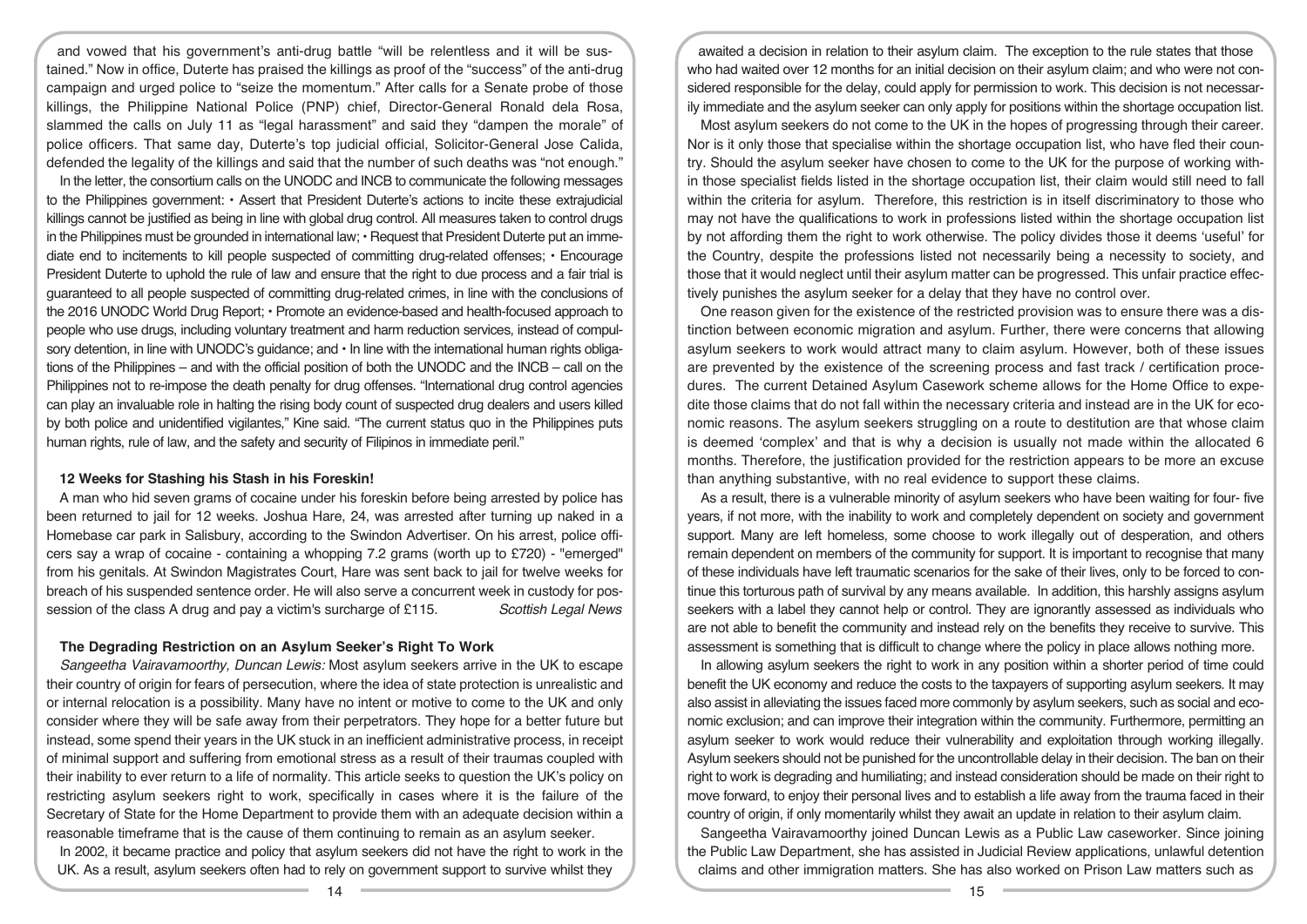# Prison law Judicial Reviews, disciplinary hearings, recall matters and parole board hearings. **How Slow-Motion Video Footage Misleads Juries** *Homa Khaleeli, Guardian*

From the body cameras of US police officers to mobile phone footage and grainy CCTV shots, video evidence is becoming increasingly important in courts around the world. However, researchers in the US have now issued a warning that such evidence could be skewing the outcome of trials. When jurors are shown slowed-down footage of an event, the researchers said, they are more likely to think the person on screen has acted deliberately. While a slow-motion replay may allow jurors to see what is taking place more clearly, it also creates "a false impression that the actor had more time to premeditate" than when the events are viewed in real time.

According to the researchers, a calculated, rather than an impulsive, crime can be the difference between "lethal injection and a lesser sentence". They pointed to the case of John Lewis, who is on death row after being found guilty of murdering a police officer in 2007 in an armed robbery. Lewis's lawyers argued in an appeal that slowing down video evidence had made jurors more likely to think the killing was premeditated. Judges dismissed this argument, however, because jurors were shown both the full-speed and the slowed-down versions, and the tape had a digital display that showed the time elapsed. However, in a series of experiments, behavioural scientists showed participants footage of an attempted armed robbery in which a shop assistant was shot dead. Those who watched the footage slowed down were three times more likely to convict the accused than those who watched it in real time. If participants were shown a slowed-down version and a real-time version of the footage, it went some way to "[mitigating] the bias, but [did] not eliminate it", said the researchers.

So, what is going on? Cognitive neuropsychologist Ashok Jansari from Goldsmiths, University of London says the problem is that we are adding "perception information" to what we are being shown. He points to the theories of Daniel Kahneman, a Nobel prize-winning scientist who says we have two methods of decision-making: System 1, which is a fast, intuitive process; and System 2, which is slower and more deliberate. In the case of slowed-down video evidence, jurors feel that the criminal is using the more calculated decision-making process – even when the time taken shows this is unlikely. Forensic psychologist Jacqueline Wheatcroft at Liverpool University is not surprised by the findings. Wheatcroft, who has been researching the effect of giving out warnings to jurors about putting too much weight on one particular piece of evidence, says that "even minor changes can affect perception". Caution, and more evidence-based research, is needed, she says, "before we rush in and make changes that can have an impact on people's lives".

**'New Charter For Cruelty' At UK Immigration Detention Centres** Jon Stone, Guardian: People held at Britain's immigration removal centres can be thrown into solitary confinement against medical advice and held for hours without any explanation, according to new guidance set to be issued to guards by the Home Office. A draft "detention services order", spelling out guidance to staff at the immigration prisons on the use of solitary confinement, says the sanction can be applied even if medical advice explicitly warns that it would be "life threatening". The practice, described by campaigners as "cruel", can also be handed out by guards to anyone who is judged to be "stubborn" or "disobedient" – despite concerns by official watchdogs that vulnerable people with mental health problems are being being seriously affected. Tens of thousands of would-be migrants to Britain are locked up in prison-style immigration removal centres every year. Not all people in the centres are destined for deportation: while some are waiting to be removed, large numbers are simply waiting for their asylum application to be processed or to have their rights to remain in the UK determined. These detainees are not being held in the centres as part of any sentence – but are

made to live in them for the administrative convenience of the authorities.

**Victory Against Prison Brutality In Scotland** *Dominic Mulgrew Prisoners Fight Back FRFI* Fight Racism! Fight Imperialism! supporters were present at Greenock Sheriff Court on 24 June to see the fabricated assault charges against John Bowden finally abandoned. A not proven verdict was given by the judge after a roughly two hour trial. The case had been dragging on since 6 March 2015. Since his imprisonment over 30 years ago, John has been a regular contributor to FRFI's Prisoners Fightback page, as well as to other progressive publications, and has been a consistent organiser for prisoners' rights. Eager to get their own back and silence John, the prison authorities in England and Scotland have repeatedly targeted him with brutality and isolation. This was but the latest attempt to pin fresh charges on John in order to delay his long overdue release. However due to John's uncompromising stand and the bravery of another prisoner who witnessed the incident and gave evidence in court, a further injustice was not allowed to happen.

The assault against John occurred during a humiliating, though routine, mouth search in the medicine room of Greenock prison. Receiving his daily medicine, along with others, John was told to open his 'fucking mouth'. He did so but was repeatedly shouted at to open it wider. Fearing a confrontation, 'in which there could only be one winner', he moved to exit the medicine room and was then grabbed in a headlock by the officer and went rolling through the door as he tried to free himself . John maintained throughout the trial that he was innocent and had the right to defend himself against an unprovoked and unnecessary attack - 'self-defence is no offence'. During his evidence, John said he believed that he was being put through an 'obedience test', rather than a genuine check to see if he had swallowed the medicine.

There were two prosecution witnesses. The first was a nurse who repeated the lies that John had shouted at and attacked the officer, despite the fact she admitted she could not see most of what happened. The second was the officer himself, who struggled to remember his own age - '33 or 34' - never mind any other details. He seemed disengaged, answering 'can't remember' to a number of basic questions, but he did reaffirm that John had been the aggressor. After hearing from John, the court then heard evidence from the prisoner who had witnessed the incident. Despite vicious digs by the prosecutor, attempting to smear him as dishonest, owing to thieving convictions from 20 years ago, and discredit him as John's friend, even though they had only met in passing on two occasions, he kept his composure. The prisoner witness also said that he had met the officer involved later in the day and that he had said he didn't want to press charges but was being pressured by other prison officers. That would explain why he seemed so disinterested in the witness box. Although John clearly should have been found not guilty, the judge passed a not proven verdict. This is specific to Scotland and basically means in practice we think you did it but we can't prove it. We congratulate John on this victory against prison brutality which must encourage other prisoners to speak up for their rights. As John stated throughout the trial 'self-defence is no offence!'

No to Scottish Prison Service brutality! Free John Bowden!

Write to John Bowden 6279, HMP Edinburgh, 33 Stenhouse Road, Edinburgh EH11 3LN

# **Free Tony Taylor!** *Seamus O'Rourke Prisoners Fight Back FRFI*

The continued imprisonment of Derry Republican Tony Taylor demonstrates once more the undemocratic nature of British rule in the north of Ireland. Tony Taylor is a former Republican prisoner, who was released on licence by Secretary of State for Northern Ireland Theresa Villiers in August 2014, after three years in prison. He had previously served six years in the 1990s and been released under the terms of the Good Friday Agreement. Since his